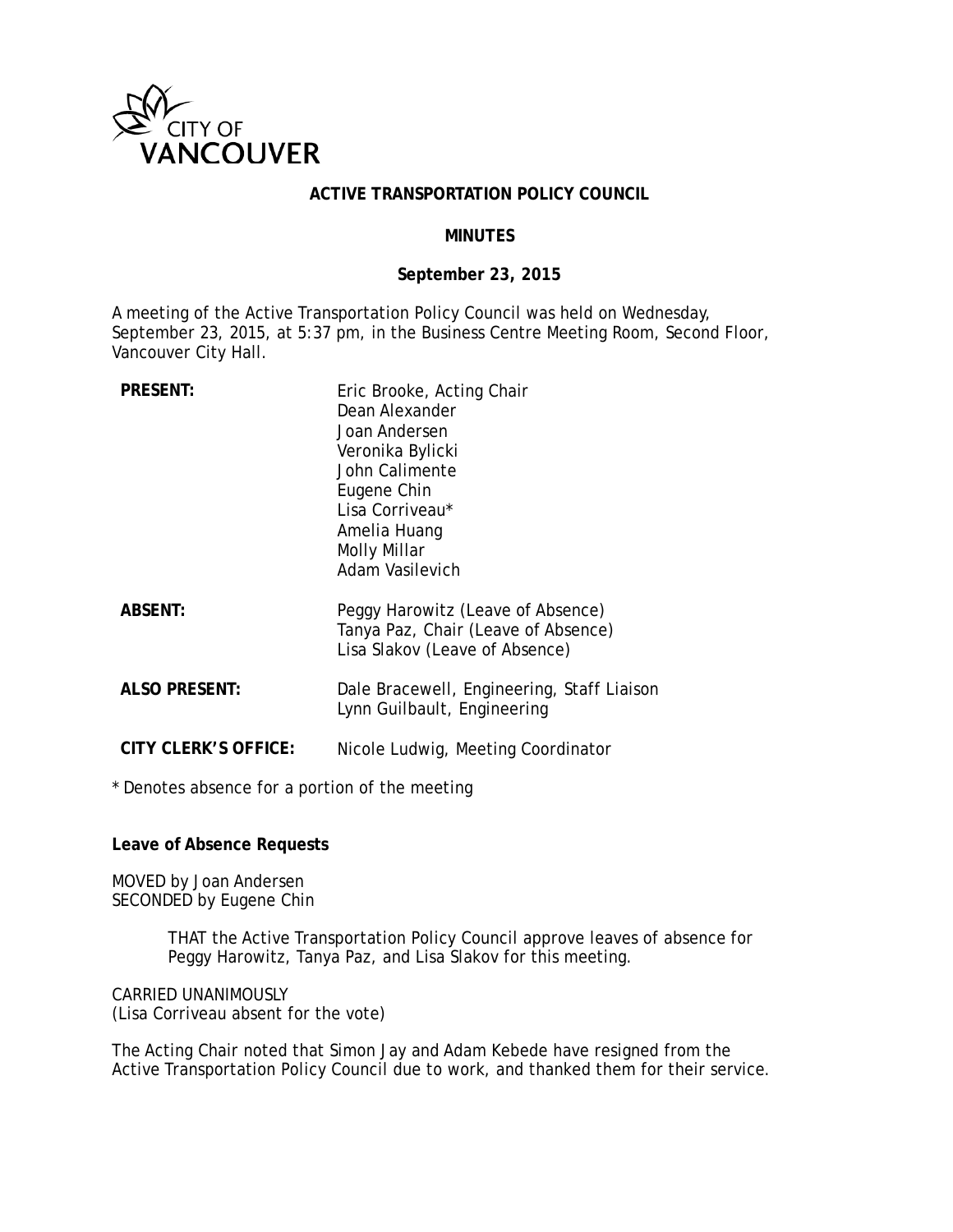## **Approval of Minutes**

MOVED by Dean Alexander SECONDED by Molly Millar

> THAT the minutes of the Active Transportation Policy Council held June 17, 2015, be approved.

CARRIED UNANIMOUSLY (Lisa Corriveau absent for the vote)

# **1. Knight Street and Marine Drive Intersection Improvements**

Don Klimchuk, Acting Branch Manager, Strategic Transportation Planning Branch, provided an update on the Knight Street and Marine Drive Intersection Improvements, noting that a report is slated for the Standing Committee on Planning, Transportation and Environment Committee on September 30, 2015. He explained that the project is a cost-sharing one with Transport Canada, and the reasons for the improvements. Mr. Klimchuk, along with Dale Bracewell, Manager, Active Transportation, responded to questions.

The Committee requested that staff return to the Projects Subcommittee with more details on the project on it progresses, particularly as data is gathered.

*\* \* \* \* \**

*At this point in the proceedings, the Policy Council agreed to deal with part of item 7 next, due to staff scheduling. For ease of reference, the minutes are recorded in numerical order.*

*\* \* \* \* \**

# **2. Council Liaison Update**

No report.

# **3. Park Board/School Board Liaison Updates**

No report.

# **4. ATPC 2015 Priorities Update**

No review.

# **5. Follow-up Items from Previous Meetings**

No report.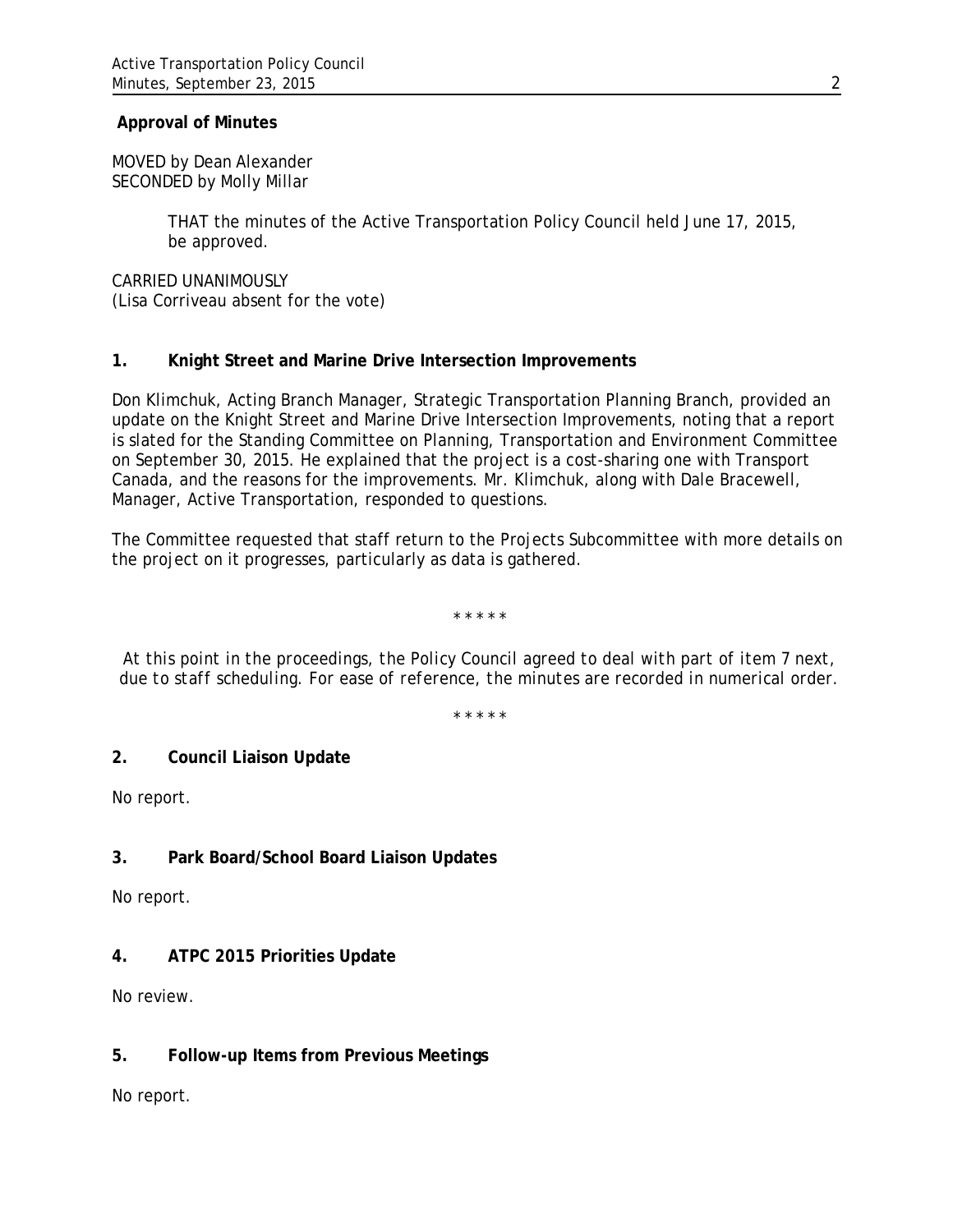## **6. Subcommittee Updates**

# **(a) Projects Subcommittee Update**

*(i) After the Viaducts* 

MOVED by Joan Andersen SECONDED by Dean Alexander

#### **WHEREAS**

- 1. The Viaducts plan extends the downtown grid to coherently integrate future and existing development and includes improved walking and cycling connections between the top of the escarpment, the seawall, Main Street, Chinatown, and the Downtown Eastside;
- 2. The removal of the Viaducts represents an opportunity to improve Active Transportation infrastructure in the City of Vancouver;
- 3. City Staff are working with the Active Transportation Policy Council (ATPC) to ensure Active Transportation corridors are improved as part of the plan;
- 4. The Viaducts plan includes an Active Transportation bridge connecting the lower elevation to the existing east end of Dunsmuir Street.

THEREFORE BE IT RESOLVED THAT the Active Transportation Policy Council supports in principle the proposed project to remove the Viaducts, resulting in improved Active Transportation and looks forward to continuing details and discussion as the project progresses.

CARRIED UNANIMOUSLY

- **(b) Policies Subcommittee Update**
- *(i) VPD Meeting*

# MOVED by Molly Millar SECONDED by Lisa Corriveau

THAT the Active Transportation Policy Council (ATPC) approves sending an ATPC delegation to meet with the new Vancouver Police Chief to encourage the Vancouver Police Department to focus its traffic enforcement and education efforts on behaviours resulting in the most severe injuries or fatalities as identified in the City of Vancouver's pedestrian and cycling safety studies with a priority being given to:

- Left and right turning motor vehicles, referencing the highest collision intersections;
- Reducing injuries due to dooring.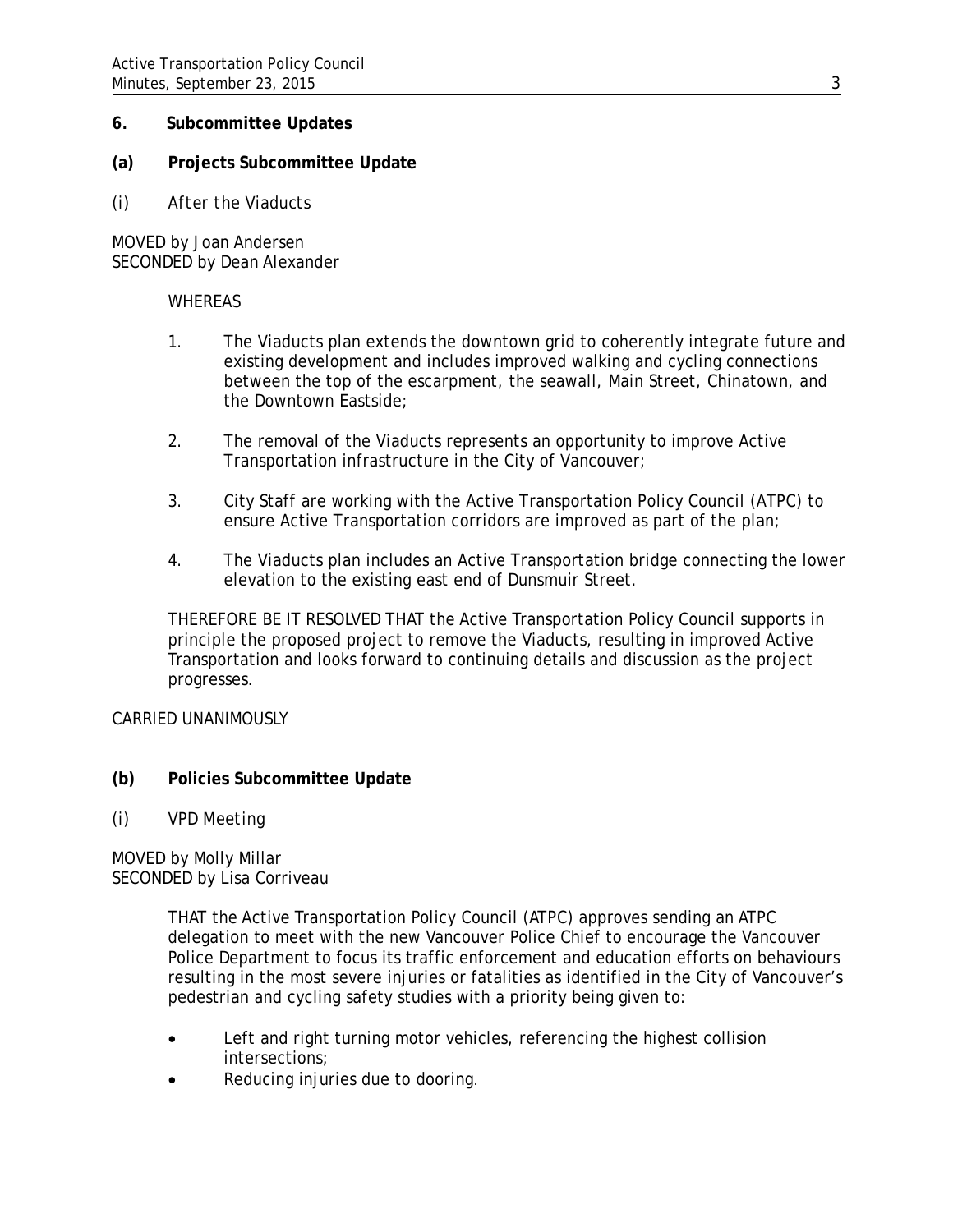FURTHER THAT the Chair of the ATPC arrange the meeting described above as soon as possible and seek the support and guidance from the ATPC's Council Liaisons prior to the meeting.

## CARRIED UNANIMOUSLY

# **7. Staff Liaison Update**

Dale Bracewell, Manager, Active Transportation noted October will be very busy for staff, and will have more to address with the Policy Council in November.

Lynn Guilbault provided an update on upcoming activities for the Active Transportation Branch, including public consultation and progress on the following projects:

- South False Creek Seawall
- Marine Drive Repaving Project
- 10th Avenue Bikeway Corridor (Victoria Street to Trafalgar Street)
- Repairs at Ontario Street and 16th Avenue
- Gastown street rebuilding

Ms. Guilbault also provided an update on Project 529 Anti Bike Theft Program, noting that people will have the opportunity to register their bikes in a new database that will eventually be available to any municipality that uses it, and that new bikes will be registered at point of sale.

# **8. Announcements**

# **(a) Subcommittee Membership**

The Acting Chair reviewed the list of Subcommittee members. In discussion it was noted that Policy Council members are welcome at all Subcommittee meetings, but members should commit to at least one for active participation.

# **(b) Bike Education Contracts**

In response to questions, Lynn Guilbault, Engineering Services, agreed to investigate the status of the bike education contracts.

# **(c) School Board**

Ron McDonald, Manager of Energy and Sustainability, Vancouver School Board, noted there is an active transportation advisory group to advise the Trustees, and that he is working on building staff connections with the City.